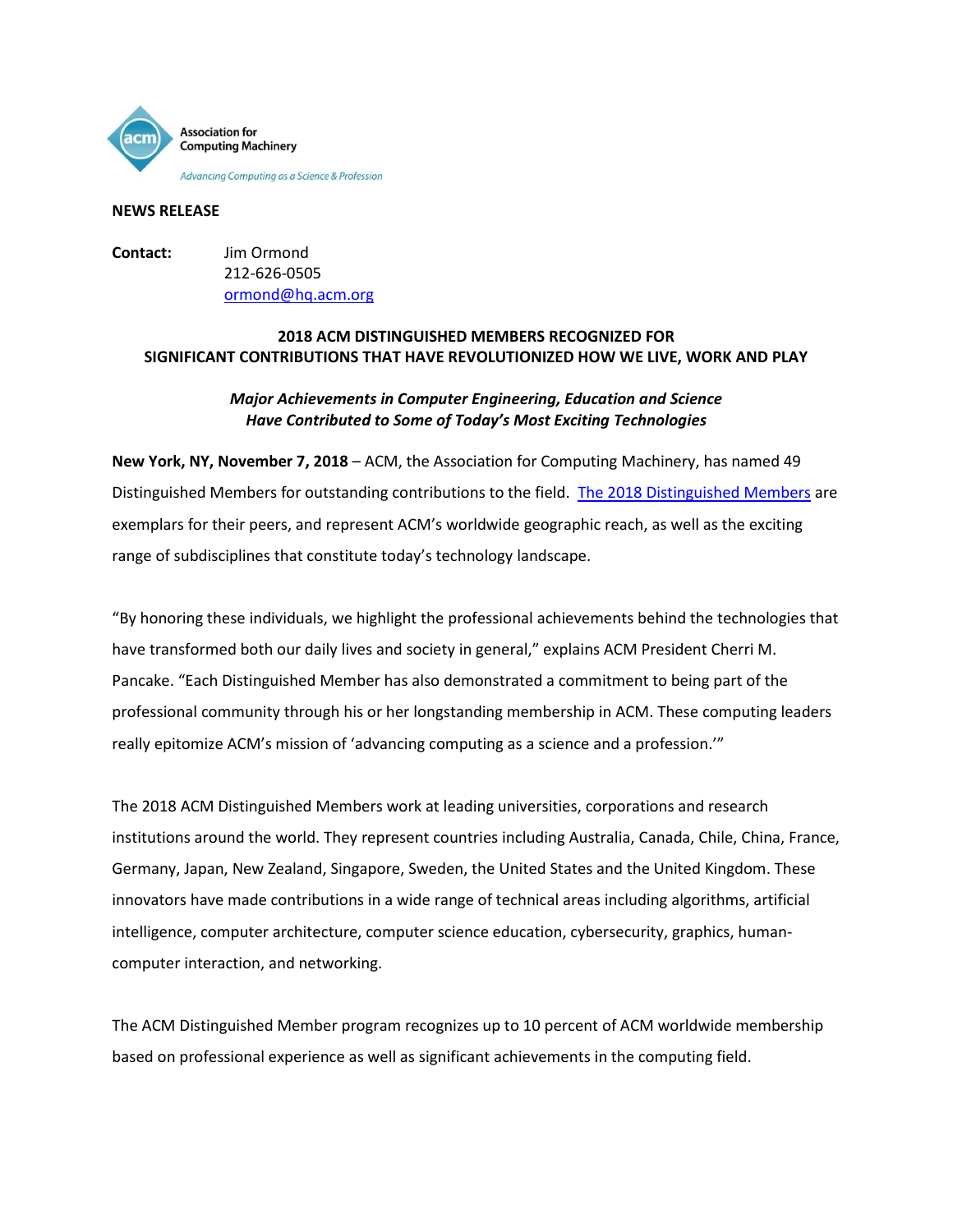#### **2018 ACM DISTINGUISHED MEMBERS**

#### **For Outstanding Contributions to Computing:**

**Eytan Adar** *University of Michigan* **Niklas Elmqvist** *University of Maryland, College Park*

### **For Outstanding Educational Contributions to Computing:**

**Christine Alvarado** *University of California, San Diego* **Tim Bell** *University of Canterbury*

**Andrew McGettrick** *University of Strathclyde* **Lynn Andrea Stein** *Olin College of Engineering* 

**Chris Stephenson** *Google*

## **For Outstanding Engineering Contributions to Computing:**

**Kazuaki Ishizaki** *IBM Research*

**Stefan Saroiu** *Microsoft Research* 

**Rajkumar Kettimuthu** *Argonne National Laboratory and University of Chicago*

**Jingdong Wang**  *Microsoft Research, Beijing*

## **For Outstanding Scientific Contributions to Computing:**

**Sven Apel** *University of Passau*

**Rajesh Krishna Balan**  *Singapore Management University*

**Emery Berger** *University of Massachusetts, Amherst*

**Marsha Chechik**  *University of Toronto*

**Yiran Chen** *Duke University* **Brian P. Bailey**  *University of Illinois at Urbana-Champaign*

**Suman Banerjee**  *University of Wisconsin-Madison* 

**Yi Chang**  *Jilin University*

**Lei Chen** *Hong Kong University of Science and Technology* 

**Tanzeem Choudhury** *Cornell University and HealthRhythms Inc.*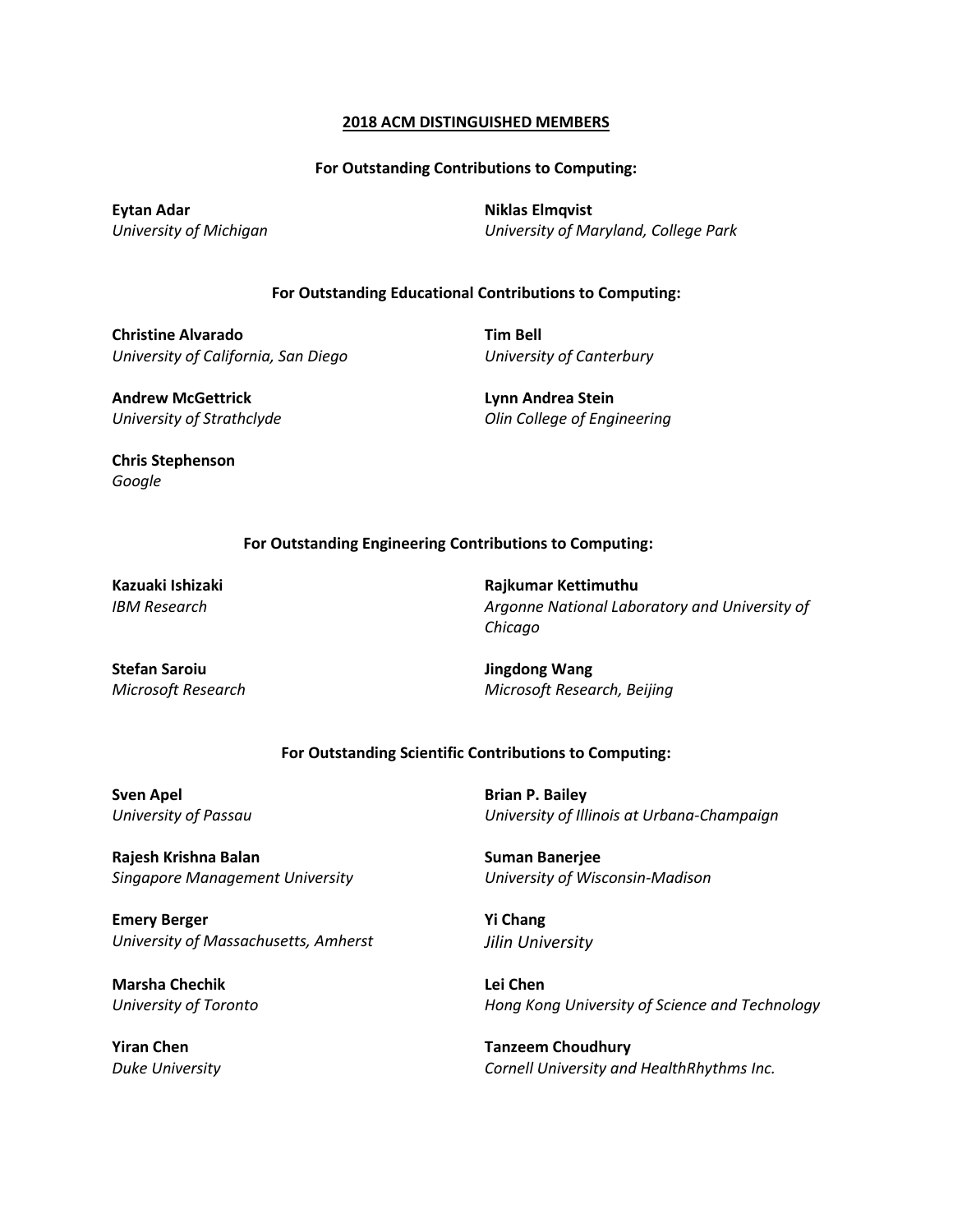**Mats Daniels** *Uppsala University*

**Falko Dressler** *Paderborn University*

**Yun Fu**  *Northeastern University*

**Jennifer Golbeck** *University of Maryland*

**Vasant Gajanan Honavar** *Pennsylvania State University*

**Judy Kay** *The University of Sydney*

**Cliff Lampe**  *University of Michigan* 

**Chen Li**  *University of California, Irvine*

**Gonzalo Navarro**  *University of Chile* 

**Dimitrios S. Nikolopoulos** *Queen's University Belfast*

**Xipeng Shen** *North Carolina State University*

**Karthikeyan Sundaresan** *NEC Laboratories America* 

**Renata Teixeira** *Inria*

**Danfeng (Daphne) Yao**  *Virginia Tech* 

**Xin Luna Dong** *Amazon* 

**Natalie Enright Jerger**  *University of Toronto* 

**Deepak Ganesan** *University of Massachusetts, Amherst*

**Indranil Gupta** *University of Illinois at Urbana-Champaign*

**Xiaohua Jia** *City University of Hong Kong* 

**David Kotz** *Dartmouth College*

**Kevin Leyton-Brown**  *University of British Columbia* 

**Feifei Li**  *University of Utah* 

**Srihari Nelakuditi** *University of South Carolina* 

**Tetsuya Sakai** *Waseda University*

**Ram Duvvuru Sriram** *US National Institute of Standards and Technology*

**Jaime Teevan** *Microsoft*

**Merrill Warkentin**  *Mississippi State University* 

**Yizhou Yu**  *The University of Hong Kong* 

#### **About ACM**

[ACM, the Association for Computing Machinery](https://www.acm.org/)**[,](https://www.acm.org/)** is the world's largest educational and scientific computing society, uniting computing educators, researchers and professionals to inspire dialogue, share resources and address the field's challenges. ACM strengthens the computing profession's collective voice through strong leadership,